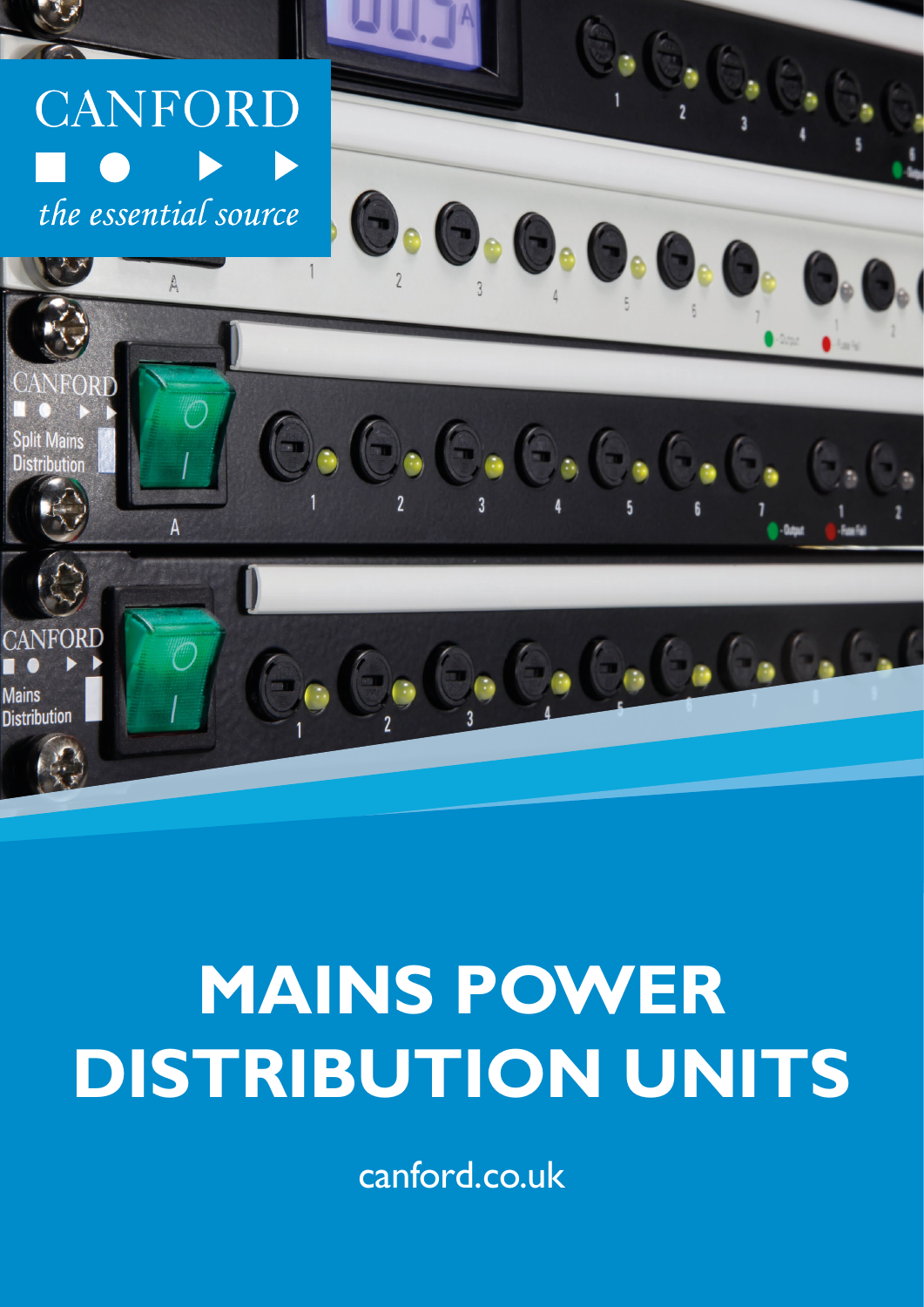# STANDARD MODELS

This range of twelve, fourteen, fifteen or Twin 7 way, IEC or Powercon outlet, AC mains power distribution panels are housed in a compact 1U rackmount case. Loop-out feature models, provide an un-switched, direct loop-through power outlet to supply equipment that must remain powered when the MDU is switched off, or to supply to a second MDU. All versions have on the front panel an un-switched neon power present indicator, fuse and LED indication of power status for each of the output channels. Inlet, outlets and Earth connection are on the rear panel.

# **NOTE: Current drawn from the 'loop-output' must be included in the total current calculation. Care must be taken not to exceed the maximum total load of the MDU. See table below for individual units current rating.**

The fuses on the front panel have either adjacent green and red LEDs or a bi-colour LED. Green illuminated indicates that the circuit is powered correctly. Red illuminated (green off) indicates that the fuse has failed.

All outputs are numbered front and rear for easy identification and a designation- strip holder with snap-on cover is fitted on the front panel. The paper strips supplied may be inserted before or after installation; 7.5mm of printable height is available. Templates for printing designation strip labels, available as a DWG file for AutoCAD and compatible applications, can be downloaded from the appropriate product page on the Canford website.

Spare designation-strip inserts (not suitable for printers) [45-3082](http://www.canford.co.uk/Products/45-3082) and spare clear covers [45-3092](http://www.canford.co.uk/Products/45-3092) are available.

With the exception of MDU1 and MDU2, which are only available in Black. All types are available finished in Dawn Grey or Black front panels, with green 'input power present' neon indicator on the front panel.

#### **Lacing Bars**

A single-rod lacing-bar is fitted, which can be moved to an alternative fixing position if desired.

## **Mating connectors are NOT included and should be ordered separately as required.**

# **REQUIRED ACCESSORIES:**

#### **Input connectors:**

| $42 - 154$ | BULGIN PX0587 IEC MAINS CONNECTOR<br>C13 type, female, cable             |
|------------|--------------------------------------------------------------------------|
| $42 - 051$ | SCHURTER IEC MAINS CONNECTOR, C13<br>type, female, cable                 |
| 42-3200    | <b>IEC-LOCK IEC MAINS CONNECTOR C13</b><br>type, female cable            |
| $42 - 021$ | <b>NEUTRIK NAC3FCA POWERCON Mains</b><br>input cable connector, 20 Amp   |
| 42-026     | <b>NEUTRIK NAC3FC-HC POWERCON Mains</b><br>input cable connector, 32 Amp |
|            | Loop-out/Output connectors:                                              |
| $42 - 153$ | BUI GIN PX0686 IFC MAINS CONNECTOR<br>E type, male, cable                |
| 42-054     | SCHURTER IEC MAINS CONNECTOR, E<br>type, male, cable                     |
| 42-022     | <b>NEUTRIK NAC3FCB POWERCON Mains</b><br>output cable connector, 20 Amp  |
|            |                                                                          |

#### **OPTIONAL ACCESSORIES:**

Moulded mains leads: A large range are offered, see AC Mains Power Leads.

Locking, moulded, mains leads: Patented, locking IEC leads, see AC Mains Power Leads - IEC-Lock.

Additional lacing bar kit.

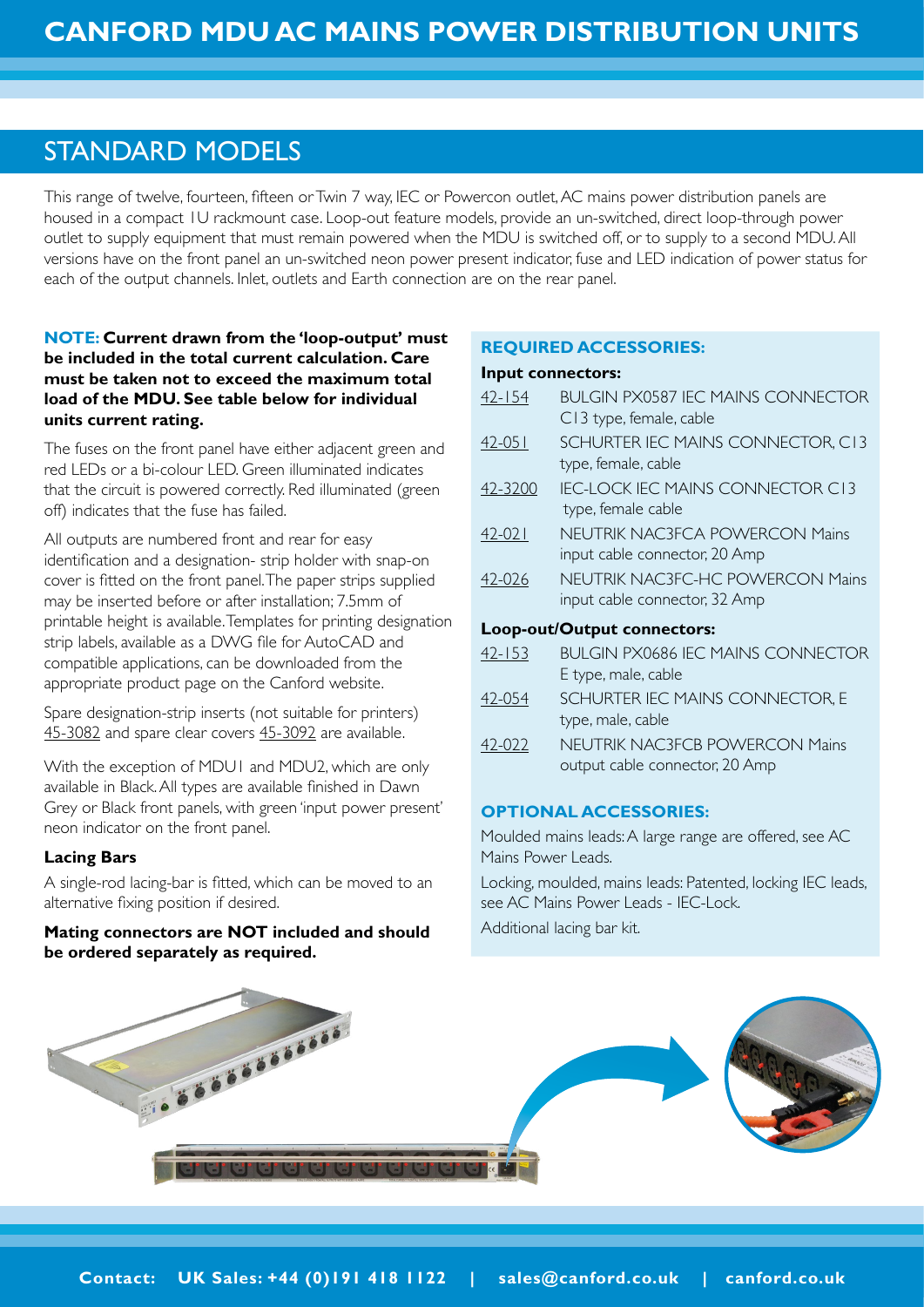| * for each section<br><b>IEC OUTLETS</b> |                                    |                                    |                       |                             |                       |                             |
|------------------------------------------|------------------------------------|------------------------------------|-----------------------|-----------------------------|-----------------------|-----------------------------|
| <b>MDU</b><br><b>Model</b>               | <b>Input</b><br><b>Connectors</b>  | <b>Output</b><br><b>Connectors</b> | <b>Max</b>            | <b>Max</b>                  | <b>Green Neon</b>     |                             |
|                                          |                                    |                                    | <b>Outlet</b><br>Load | <b>Total</b><br><b>Load</b> | <b>Black</b><br>Panel | <b>Grey</b><br><b>Panel</b> |
| <b>MDUI</b>                              | IOA IEC, IEC 'loop-out'            | 15x 10A IEC Outlets                | 10A                   | 10A                         | $42-9112$             |                             |
| MDU <sub>2</sub>                         | 20A Powercon, Powercon 'loop-out'  | 15x 10A IEC Outlets                | 10A                   | 20A                         | $42 - 9122$           |                             |
| MDU3                                     | 20A, unterminated, fixed-lead      | 12x 10A IEC Outlets                | 10A                   | 20A                         | 42-9332               | 42-9331                     |
| MDU <sub>5</sub>                         | 10A IEC, IEC 'loop-out'            | 12x 10A IEC Outlets                | 10A                   | 10A                         | 42-9352               | 42-9351                     |
| MDU <sub>6</sub>                         | 20A Powercon, Powercon 'loop-out'  | 12x 10A IEC Outlets                | 10A                   | 20A                         | 42-9362               | 42-9361                     |
| MDU8                                     | 20A Powercon, Powercon 'loop-out'  | 14x 10A IEC Outlets                | 10A                   | 20A                         | 42-9382               | 42-9381                     |
| <b>MDUII</b>                             | Twin 10A IEC                       | Twin 7x 10A IEC Outlets            | 10A                   | $10A*$                      | $42 - 8312$           | $42 - 8311$                 |
| MDU <sub>12</sub>                        | Twin 20A Powercon                  | Twin 7x 10A IEC Outlets            | 10A                   | 20A*                        | 42-8322               | $42 - 8321$                 |
| MDU <sub>13</sub>                        | Twin 20A, unterminated, fixed-lead | Twin 7x 10A IEC Outlets            | 10A                   | $20A*$                      | 42-8332               | 42-8331                     |
| MDU <sub>15</sub>                        | <b>IOA IEC</b>                     | 12x 10A Locking IEC Outlets        | 10A                   | 10A                         | 42-8352               | $42 - 8351$                 |
| MDU <sub>16</sub>                        | 20A Powercon                       | 12x 10A Locking IEC Outlets        | 10A                   | 20A                         | 42-8362               | 42-8361                     |
| MDU <sub>17</sub>                        | 20A, unterminated, fixed-lead      | 12x 10A Locking IEC Outlets        | 10A                   | 20A                         | 42-8372               | $42 - 8371$                 |

| <b>POWERCON OUTLETS</b>    |                                   |                          |                                     |                                    |                       |                             |  |
|----------------------------|-----------------------------------|--------------------------|-------------------------------------|------------------------------------|-----------------------|-----------------------------|--|
| <b>MDU</b><br><b>Model</b> | Input<br><b>Connectors</b>        | <b>Output</b>            | <b>Max</b><br><b>Outlet</b><br>Load | <b>Max</b><br><b>Total</b><br>Load | <b>Green Neon</b>     |                             |  |
|                            |                                   | <b>Connectors</b>        |                                     |                                    | <b>Black</b><br>Panel | <b>Grey</b><br><b>Panel</b> |  |
| MDU7                       | 20A Powercon, Powercon 'loop-out' | 12x 20A Powercon Outlets | 10A                                 | 20A                                | 42-9372               | 42-9371                     |  |
| MDU <sub>9</sub>           | 32A, unterminated, fixed-lead     | 12x 20A Powercon Outlets | 10A                                 | 32A                                | 42-9392               | 42-9391                     |  |
| MDU <sub>10</sub>          | 32A Powercon                      | 12x 20A Powercon Outlets | 10A                                 | 32A                                | 42-9302               | 42-9301                     |  |

# **TECHNICAL SPECIFICATION:**

| <b>Voltage:</b>          | 198-254V AC                                                   |
|--------------------------|---------------------------------------------------------------|
| <b>Outlet fuses:</b>     | IOA (T) HBC ceramic, to BS EN 60127                           |
| Depth (Excl lacing bar): | l 30mm                                                        |
| Depth (incl lacing bar): | 230 <sub>mm</sub>                                             |
| Weight:                  | 1.7 <sub>kg</sub>                                             |
| <b>All types:</b>        | IU, 19-inch rack mounting, $44 \times 483$ (h $\times$ w) mm. |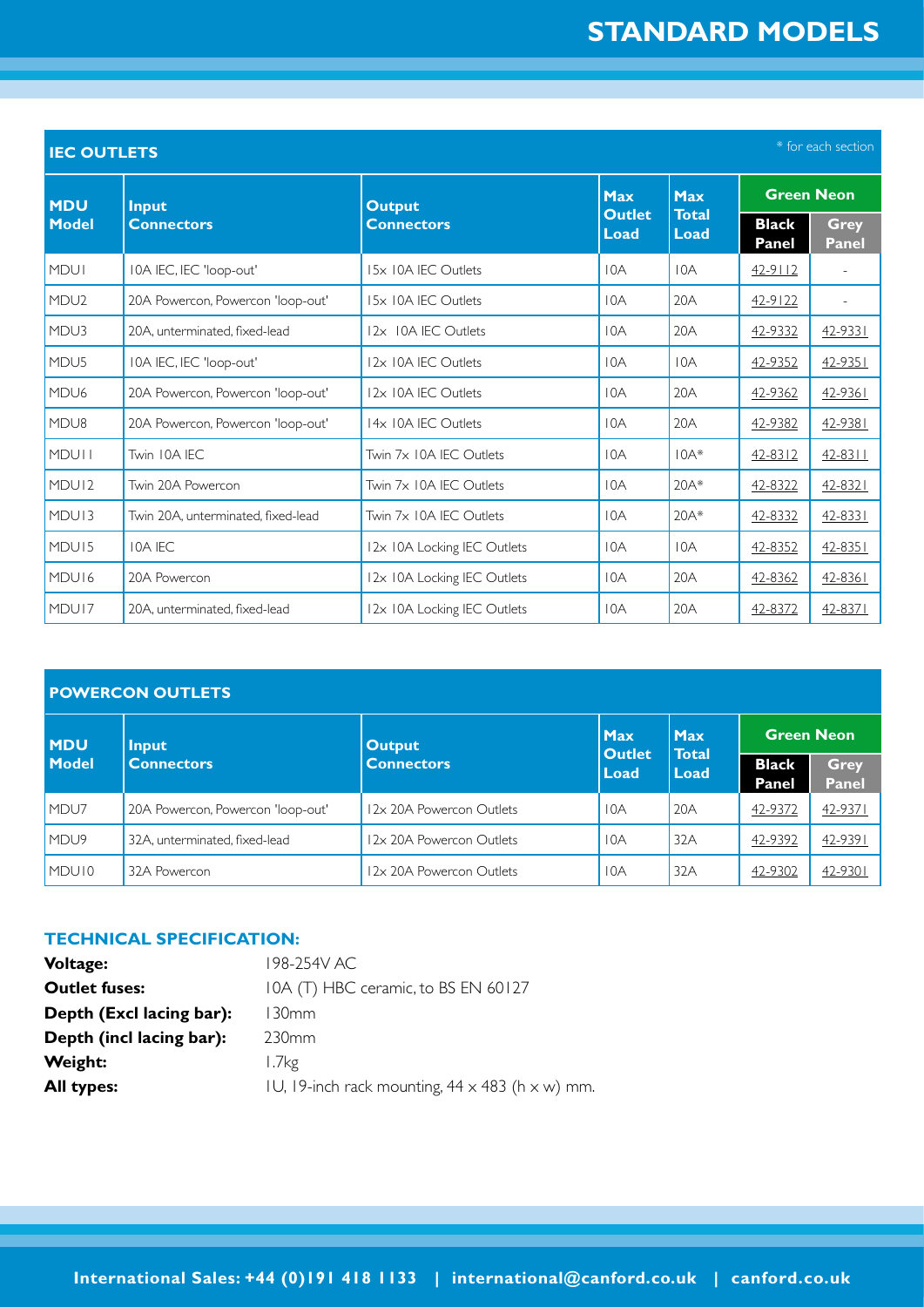# SWITCHED ONLY MODELS

This range of twelve, fourteen, fifteen or Twin 7 way, IEC or Powercon outlet, switched AC mains power distribution panels are housed in a compact 1U rackmount case. Loop-out feature models, provide an un-switched, direct loop-through power outlet to supply equipment that must remain powered when the MDU is switched off, or to supply to a second MDU. All versions have on the front panel an illuminated, power rocker switch, fuse and LED indication of power status for each of the output channels. Inlet, outlets and Earth connection are on the rear panel.

# **NOTE: Current drawn from the 'loop-output' must be included in the total current calculation. Care must be taken not to exceed the maximum total load of the MDU. See table below for individual units current rating.**

The fuses on the front panel have adjacent green and red LEDs or a bi-colour LED. Green illuminated indicates that the circuit is powered correctly. Red illuminated (green off) indicates that the fuse has failed.

All outputs are numbered front and rear for easy identification and a designation- strip holder with snap-on cover is fitted on the front panel. The paper strips supplied may be inserted before or after installation; 7.5mm of printable height is available. Templates for printing designation strip labels, available as a DWG file for AutoCAD and compatible applications, can be downloaded from the appropriate product page on the Canford website.

Spare designation-strip inserts (not suitable for printers) [45-3082](http://www.canford.co.uk/Products/45-3082) and spare clear covers [45-3092](http://www.canford.co.uk/Products/45-3092) are available.

With the exception of MDU1 and MDU2, which are only available in Black. All types are available finished in Dawn Grey or Black front panels, with green illuminated, power rocker switch on the front panel.

#### **Lacing Bars**

A single-rod lacing-bar is fitted, which can be moved to an alternative fixing position if desired.

# **Mating connectors are NOT included and should be ordered separately as required.**



# **REQUIRED ACCESSORIES:**

#### **Input connectors:**

| $42 - 154$ | BULGIN PX0587 IEC MAINS CONNECTOR     |
|------------|---------------------------------------|
|            | C13 type, female, cable               |
| $42 - 051$ | SCHURTER IEC MAINS CONNECTOR, C13     |
|            | type, female, cable                   |
| 42-3200    | IFC-LOCK IFC MAINS CONNECTOR CL3      |
|            | type, female cable                    |
| $42 - 021$ | <b>NEUTRIK NAC3FCA POWERCON Mains</b> |
|            | input cable connector, 20 Amp         |
|            | Loop-out/Output connectors:           |
| $42 - 153$ | BUI GIN PX0686 IFC MAINS CONNECTOR    |
|            | E type, male, cable                   |
| 42-054     | SCHURTER IEC MAINS CONNECTOR, E       |
|            | type, male, cable                     |
| $42-02$    | <b>NEUTRIK NAC3FCB POWERCON Mains</b> |

# **OPTIONAL ACCESSORIES:**

Moulded mains leads: A large range are offered, see AC Mains Power Leads.

output cable connector, 20 Amp

Locking, moulded, mains leads: Patented, locking IEC leads, see AC Mains Power Leads - IEC-Lock.

Additional lacing bar kit.

#### **Switch Guard Plates:**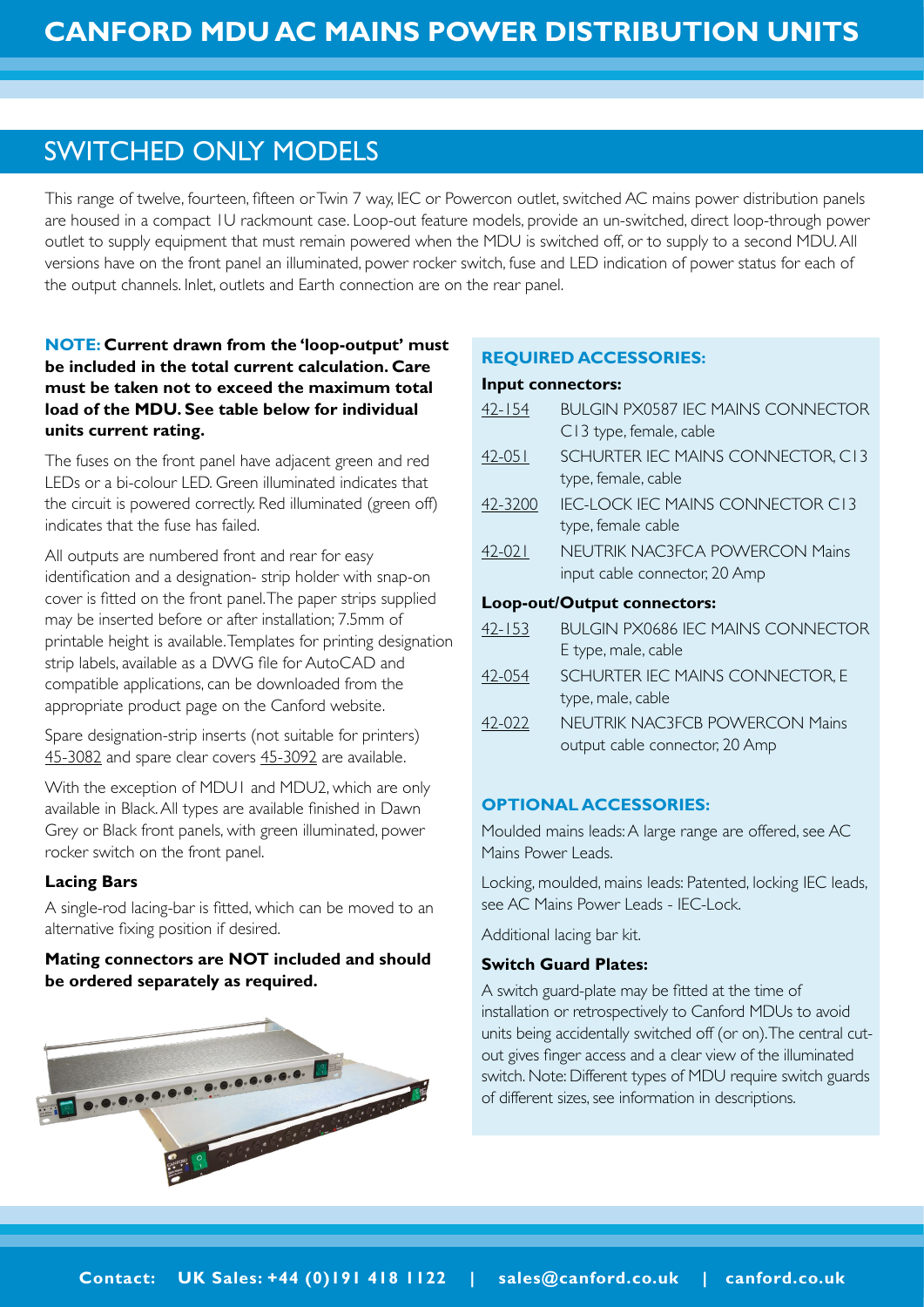| * for each section<br><b>IEC OUTLETS</b> |                                    |                             |                       |                             |                              |                             |  |
|------------------------------------------|------------------------------------|-----------------------------|-----------------------|-----------------------------|------------------------------|-----------------------------|--|
| <b>MDU</b><br>Model                      | Input<br><b>Connectors</b>         | <b>Output</b>               | Max                   | <b>Max</b>                  | <b>Green Switch</b>          |                             |  |
|                                          |                                    | <b>Connectors</b>           | <b>Outlet</b><br>Load | <b>Total</b><br><b>Load</b> | <b>Black</b><br><b>Panel</b> | <b>Grey</b><br><b>Panel</b> |  |
| <b>MDUIS</b>                             | 10A IEC, IEC 'loop-out'            | 15x 10A IEC Outlets         | 10A                   | 10A                         | $42 - 9116$                  |                             |  |
| MDU <sub>2S</sub>                        | 20A Powercon, Powercon 'loop-out'  | 15x 10A IEC Outlets         | 10A                   | 16A                         | $42 - 9126$                  |                             |  |
| MDU3S                                    | 20A, unterminated, fixed-lead      | 12x 10A IEC Outlets         | 10A                   | 16A                         | 42-9336                      | 42-9335                     |  |
| MDU <sub>5</sub> S                       | 10A IEC, IEC 'loop-out'            | 12x 10A IEC Outlets         | 10A                   | 10A                         | 42-9356                      | 42-9355                     |  |
| MDU <sub>6</sub> S                       | 20A Powercon, Powercon 'loop-out'  | 12x 10A IEC Outlets         | 10A                   | 16A                         | 42-9366                      | 42-9365                     |  |
| MDU8S                                    | 20A Powercon, Powercon 'loop-out'  | 14x 10A IEC Outlets         | 10A                   | 16A                         | 42-9386                      | 42-9385                     |  |
| <b>MDUTIS</b>                            | Twin 10A IEC                       | Twin 7x 10A IEC Outlets     | 10A                   | $10A*$                      | 42-8316                      | $42 - 8315$                 |  |
| MDU <sub>12S</sub>                       | Twin 20A Powercon                  | Twin 7x 10A IEC Outlets     | 10A                   | $16A*$                      | 42-8326                      | 42-8325                     |  |
| MDU13S                                   | Twin 20A, unterminated, fixed-lead | Twin 7x 10A IFC Outlets     | 10A                   | $16A*$                      | 42-8336                      | 42-8335                     |  |
| MDU <sub>15S</sub>                       | <b>IOA IEC</b>                     | 12x 10A Locking IEC Outlets | 10A                   | 10A                         | 42-8356                      | 42-8355                     |  |
| MDU <sub>16S</sub>                       | 20A Powercon                       | 12x 10A Locking IEC Outlets | 10A                   | 16A                         | 42-8366                      | 42-8365                     |  |
| MDU17S                                   | 20A, unterminated, fixed-lead      | 12x 10A Locking IEC Outlets | 10A                   | 16A                         | 42-8376                      | 42-8375                     |  |

| <b>POWERCON OUTLETS</b> |                                   |                          |                                       |                                    |                       |                             |  |
|-------------------------|-----------------------------------|--------------------------|---------------------------------------|------------------------------------|-----------------------|-----------------------------|--|
| <b>MDU</b><br>Model     | Input                             | <b>Output</b>            | <b>Max</b><br><b>Outlet</b><br>l Load | <b>Max</b><br><b>Total</b><br>Load | <b>Green Switch</b>   |                             |  |
|                         | <b>Connectors</b>                 | <b>Connectors</b>        |                                       |                                    | <b>Black</b><br>Panel | <b>Grey</b><br><b>Panel</b> |  |
| MDU7S                   | 20A Powercon, Powercon 'loop-out' | 12x 20A Powercon Outlets | 10A                                   | 16A                                | 42-9376               | 42-9375                     |  |

#### **TECHNICAL SPECIFICATION:**

| <b>Voltage:</b>                 | 198-254V AC.                                                  |
|---------------------------------|---------------------------------------------------------------|
| <b>Outlet fuses:</b>            | 10A (T) HBC ceramic, to BS EN 60127                           |
| <b>Maximum in-rush current:</b> | 100A                                                          |
| Depth (Excl lacing bar):        | l 30mm                                                        |
| Depth (incl lacing bar):        | 230 <sub>mm</sub>                                             |
| Weight:                         | 1.7k <sub>2</sub>                                             |
| <b>All types:</b>               | IU, 19-inch rack mounting, $44 \times 483$ (h $\times$ w) mm. |

**Contact: UK Sales: +44 (0)191 418 1122 | sales@canford.co.uk | canford.co.uk International Sales: +44 (0)191 418 1133 | international@canford.co.uk | canford.co.uk**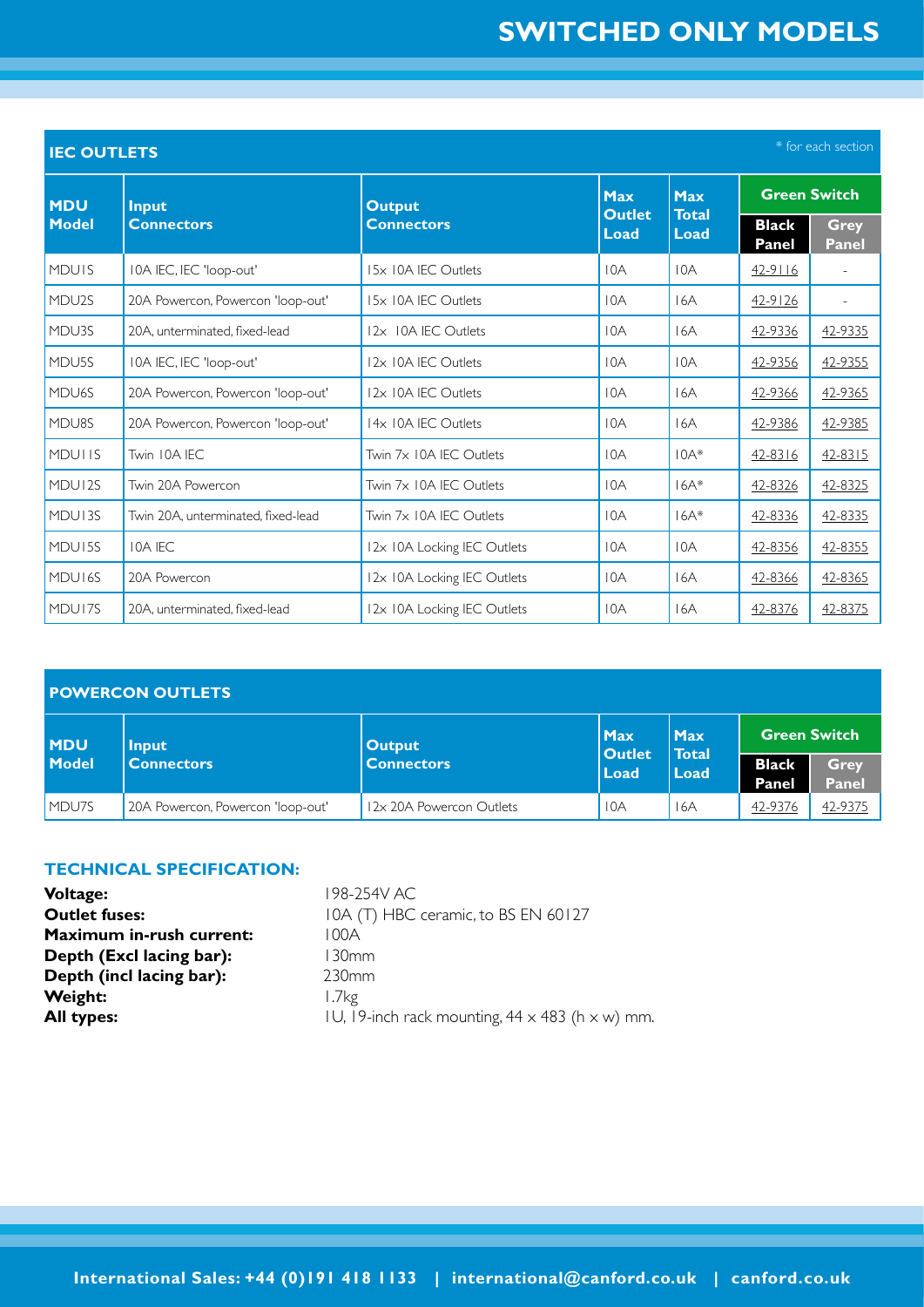# SEQUENTIAL ON/OFF MODELS

This range of twelve, IEC or Powercon outlet, sequential "switch-on" or "switch-on and switch-off" AC mains power distribution panels are housed in a compact 1U rackmount case. Loop-out feature models, provide an un-switched, direct loop-through power outlet to supply equipment that must remain powered when the MDU is switched off, or to supply to a second MDU. All versions have on the front panel an illuminated, power rocker switch or an un-switched neon power present indicator, fuse and LED indication of power status for each of the output channels. Inlet, outlets and Earth connection are on the rear panel.

#### **SEQUENTIAL ON**

These are as the standard and switched only type but, in addition, to avoid overloading the supply, the outputs are sequentially switched on when power is applied. This delay is vital where a number of pieces of equipment drawing a high 'inrush' current, such as CRTs, power amplifiers or equipment fitted with switch-mode power supplies, are connected to a single MDU. This sequential solution may also be used to switch on equipment in an audio installation prior to the power amplifier to avoid 'clicks' and possible damage to loudspeakers.

The delay between successive outputs is preset at 300mS, but an internal control allows adjustment between approximately 30mS and 600mS. Outputs are switched using relays controlled from a microprocessor. The top cover is user-removable to access the sequential switch-on delay adjustment control. In the case of switched versions, if power is connected to the unit when the switch is 'off', no power is supplied to the outputs. If the switch is 'on', the outputs will be powered up sequentially as normal.

#### **SEQUENTIAL ON AND OFF**

Similar to the Sequential Switch-on types above, these also are based on the standard types, but have a control activating the 'start' or 'stop' sequence. The control is a latching rocker switch, but, it should be emphasised, does not switch the supply itself. When power is supplied to the MDU, an LED shows that power is present. If the control is in the 'stop' position, no power will supplied to the outputs. Changing the control to the 'start' position will cause the outputs to be switched on sequentially. Once the sequence is complete, changing the control to 'stop' will cause the outputs to be switched off sequentially in the reverse order.

If the control is changed to 'stop' during the 'start' sequence, the sequence is stopped and the outputs which are on will be turned off, sequentially, in reverse order. If the control is changed to 'start' during the 'stop' sequence, the outputs which have been turned off will be turned on again sequentially, in the usual 'start' order.

If power is applied to the MDU when the switch is in the 'start' position, say after a power cut, the outputs will be turned on, sequentially, in the usual order. If power is taken away from the MDU when outputs are turned on, either during a sequence or not, all outputs will turn off together.

The delay between each successive output when switching on is preset at 300mS, but an internal control may be accessed by removing the top cover which allows an adjustment between approximately 30mS and 600mS. The delay between each successive output when switching off is the same as set for the switch-on delay.

## **NOTE: Current drawn from the 'loop-output' must be included in the total current calculation. Care must be taken not to exceed the maximum total load of the MDU. See tables below for individual units current rating.**

The fuses on the front panel have adjacent green and red LEDs. Green illuminated indicates that the circuit is powered correctly. Red illuminated (green off) indicates that the fuse has failed.

All outputs are numbered front and rear for easy identification and a designation- strip holder with snap-on cover is fitted on the front panel. The paper strips supplied may be inserted before or after installation; 7.5mm of printable height is available. Templates for printing designation strip labels, available as a DWG file for AutoCAD and compatible applications, can be downloaded from the appropriate product page on the Canford website.

Spare designation-strip inserts (not suitable for printers) [45-3082](http://www.canford.co.uk/Products/45-3082) and spare clear covers [45-3092](http://www.canford.co.uk/Products/45-3092) are available.

All types are available finished in Dawn Grey or Black front panels, with green illuminated switch or 'input power present' neon indicator on the front panel.

#### **Lacing Bars**

A single-rod lacing-bar is fitted, which can be moved to an alternative fixing position if desired.

**Mating connectors are NOT included and should be ordered separately as required.**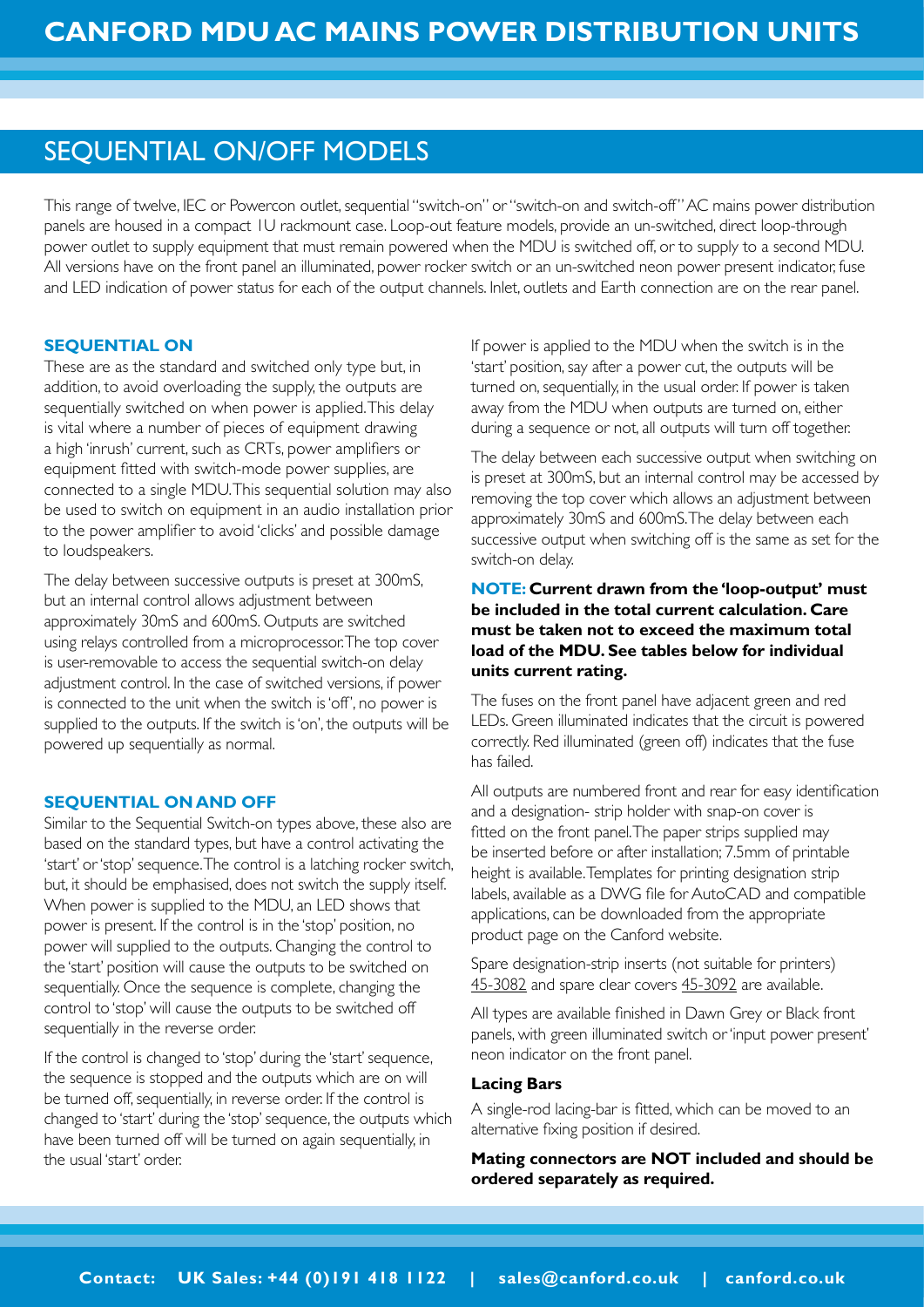#### **REQUIRED ACCESSORIES:**

#### **Input connectors:**

| $42 - 154$ | BUI GIN PX0587 IFC MAINS CONNECTOR         |
|------------|--------------------------------------------|
|            | C13 type, female, cable                    |
| $42 - 051$ | <b>SCHURTER IEC MAINS CONNECTOR, C13</b>   |
|            | type, female, cable                        |
| 42-3200    | <b>IEC-LOCK IEC MAINS CONNECTOR C13</b>    |
|            | type, female cable                         |
| $42 - 021$ | <b>NEUTRIK NAC3FCA POWERCON Mains</b>      |
|            | input cable connector, 20 Amp              |
|            | Loop-out/Output connectors:                |
| $42 - 153$ | <b>BULGIN PX0686 IEC MAINS CONNECTOR E</b> |
|            | type, male, cable                          |
| 42-054     | SCHURTER IEC MAINS CONNECTOR, E type,      |
|            | male, cable                                |

[42-022](http://www.canford.co.uk/Products/42-022) NEUTRIK NAC3FCB POWERCON Mains output cable connector, 20 Amp

#### **OPTIONAL ACCESSORIES:**

Moulded mains leads: A large range are offered, see AC Mains Power Leads. Locking, moulded, mains leads: Patented, locking IEC leads, see AC Mains Power Leads - IEC-Lock. Additional lacing bar kit.

## **Switch Guard Plates**

A switch guard-plate may be fitted at the time of installation or retrospectively to Canford MDUs to avoid units being accidentally switched off (or on). The central cut-out gives finger access and a clear view of the illuminated switch. Note: Different types of MDU require switch guards of different sizes, see information in descriptions.



# **SEQUENTIAL ON (Q)**

| <b>MDU</b><br><b>Model</b> | Input                             | <b>Output</b>            | <b>Max</b>            | <b>Max</b>           | <b>Green Neon</b>     |                             |
|----------------------------|-----------------------------------|--------------------------|-----------------------|----------------------|-----------------------|-----------------------------|
|                            | <b>Connectors</b>                 | <b>Connectors</b>        | <b>Outlet</b><br>Load | <b>Total</b><br>Load | <b>Black</b><br>Panel | <b>Grey</b><br><b>Panel</b> |
| MDU3O                      | 20A, unterminated, fixed-lead     | 12x 10A IEC Outlets      | 10A                   | 20A                  | 42-9432               | 42-9431                     |
| MDU5O                      | 10A IEC, IEC 'loop-out'           | 12x 10A IEC Outlets      | 10A                   | 10A                  | 42-9452               | 42-9451                     |
| MDU6O                      | 20A Powercon, Powercon 'loop-out' | 12x 10A IEC Outlets      | 10A                   | 20A                  | 42-9462               | 42-9461                     |
| MDU7O                      | 20A Powercon, Powercon 'loop-out' | 12x 20A Powercon Outlets | 10A                   | 20A                  | 42-9472               | 42-9471                     |

|  | <b>SEQUENTIAL ON AND OFF (QQ)</b> |  |  |
|--|-----------------------------------|--|--|
|  |                                   |  |  |

| <b>MDU</b><br>Model | <b>Input</b>                      | <b>Output</b>            | <b>Max</b>            | <b>Max</b><br><b>Total</b><br>Load | <b>Green Neon</b>     |                      |
|---------------------|-----------------------------------|--------------------------|-----------------------|------------------------------------|-----------------------|----------------------|
|                     | <b>Connectors</b>                 | <b>Connectors</b>        | <b>Outlet</b><br>Load |                                    | <b>Black</b><br>Panel | Grey<br><b>Panel</b> |
| MDU3OO              | 20A, unterminated, fixed-lead     | 12x 10A IEC Outlets      | 10A                   | 20A                                | 42-9736               | 42-9735              |
| MDU5OO              | 10A IEC, IEC 'loop-out'           | 12x 10A IEC Outlets      | 10A                   | 10A                                | 42-9756               | 42-9755              |
| MDU <sub>6</sub> OO | 20A Powercon, Powercon 'loop-out' | 12x 10A IEC Outlets      | 10A                   | 20A                                | 42-9766               | 42-9765              |
| MDU7OO              | 20A Powercon, Powercon 'loop-out' | 12x 20A Powercon Outlets | 10A                   | 20A                                | 42-9776               | 42-9775              |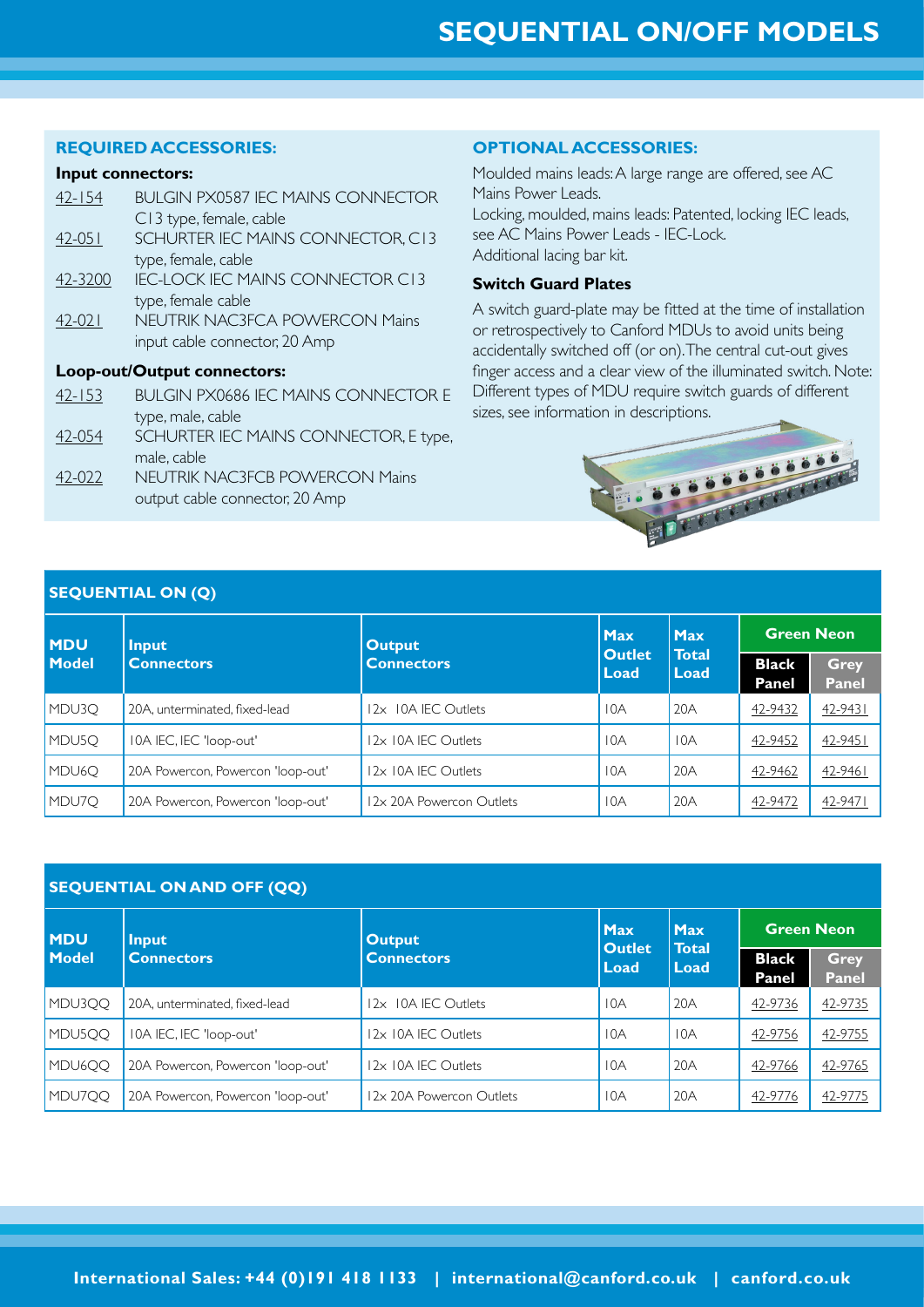| <b>SWITCHED, SEQUENTIAL ON (SQ)</b> |                                   |                          |                       |                      |                       |                      |  |
|-------------------------------------|-----------------------------------|--------------------------|-----------------------|----------------------|-----------------------|----------------------|--|
| <b>MDU</b>                          | <b>Input</b>                      | <b>Output</b>            | <b>Max</b>            | <b>Max</b>           | <b>Green Switch</b>   |                      |  |
| <b>Model</b>                        | <b>Connectors</b>                 | <b>Connectors</b>        | <b>Outlet</b><br>Load | <b>Total</b><br>Load | <b>Black</b><br>Panel | Grey<br><b>Panel</b> |  |
| MDU3SO                              | 20A, unterminated, fixed-lead     | 12x 10A IEC Outlets      | 10A                   | 16A                  | 42-9436               | 42-9435              |  |
| MDU5SO                              | 10A IEC, IEC 'loop-out'           | 12x 10A IEC Outlets      | 10A                   | 10A                  | 42-9456               | 42-9455              |  |
| MDU <sub>6</sub> SQ                 | 20A Powercon, Powercon 'loop-out' | 12x 10A IEC Outlets      | 10A                   | 16A                  | 42-9466               | 42-9465              |  |
| MDU7SO                              | 20A Powercon, Powercon 'loop-out' | 12x 20A Powercon Outlets | 10A                   | 16A                  | 42-9476               | 42-9475              |  |

#### **TECHNICAL SPECIFICATION:**

| Voltage:                 | 198-254V AC.                                                  |
|--------------------------|---------------------------------------------------------------|
| <b>Outlet fuses:</b>     | 10A (T) HBC ceramic, to BS EN 60127                           |
| Maximum in-rush current: | 100A (MDU-S versions)                                         |
| Depth (Excl lacing bar): | 250 <sub>mm</sub>                                             |
| Depth (incl lacing bar): | 350 <sub>mm</sub>                                             |
| Weight:                  | 4.0kg                                                         |
| All types:               | IU, 19-inch rack mounting, $44 \times 483$ (h $\times$ w) mm. |
|                          |                                                               |

# SEQUENTIAL AND FILTERED COMBINATION MODELS

This range of twelve, IEC or Powercon outlet, filtered, sequential "switch-on" or "switch-on and switch-off" AC mains power distribution panels are housed in a compact 1U rackmount case. Loop-out feature models, provide an un-switched, direct loop-through power outlet to supply equipment that must remain powered when the MDU is switched off, or to supply to a second MDU. All versions have on the front panel an illuminated, power rocker switch or an un-switched neon power present indicator, fuse and LED indication of power status for each of the output channels. Inlet, outlets and Earth connection are on the rear panel.

#### **SEQUENTIAL SWITCH-ON**

These are as the standard type but, in addition, to avoid overloading the supply, the outputs are sequentially switched on when power is applied. This delay is vital where a number of pieces of equipment drawing a high 'inrush' current, such as CRTs, power amplifiers or equipment fitted with switchmode power supplies, are connected to a single MDU. This sequential solution may also be used to switch on equipment in an audio installation prior to the power amplifier to avoid 'clicks' and possible damage to loudspeakers. The delay between successive outputs is preset at 300mS, but an internal control allows adjustment between approximately 30mS and 600mS. Outputs are switched using relays controlled from a microprocessor. The top cover is user-removable to access the sequential switch-on delay adjustment control. In the case of

switched versions, if power is connected to the unit when the switch is 'off', no power is supplied to the outputs. If the switch is 'on', the outputs will be powered up sequentially as normal.

# **SEQUENTIAL SWITCH-ON AND SWITCH-OFF**

Similar to the Sequential Switch-on types above, these also are based on the standard types, but have a control activating the 'start' or 'stop' sequence. The control is a latching rocker switch, but, it should be emphasised, does not switch the supply itself. When power is supplied to the MDU, an LED shows that power is present. If the control is in the 'stop' position, no power will supplied to the outputs. Changing the control to the 'start' position will cause the outputs to be switched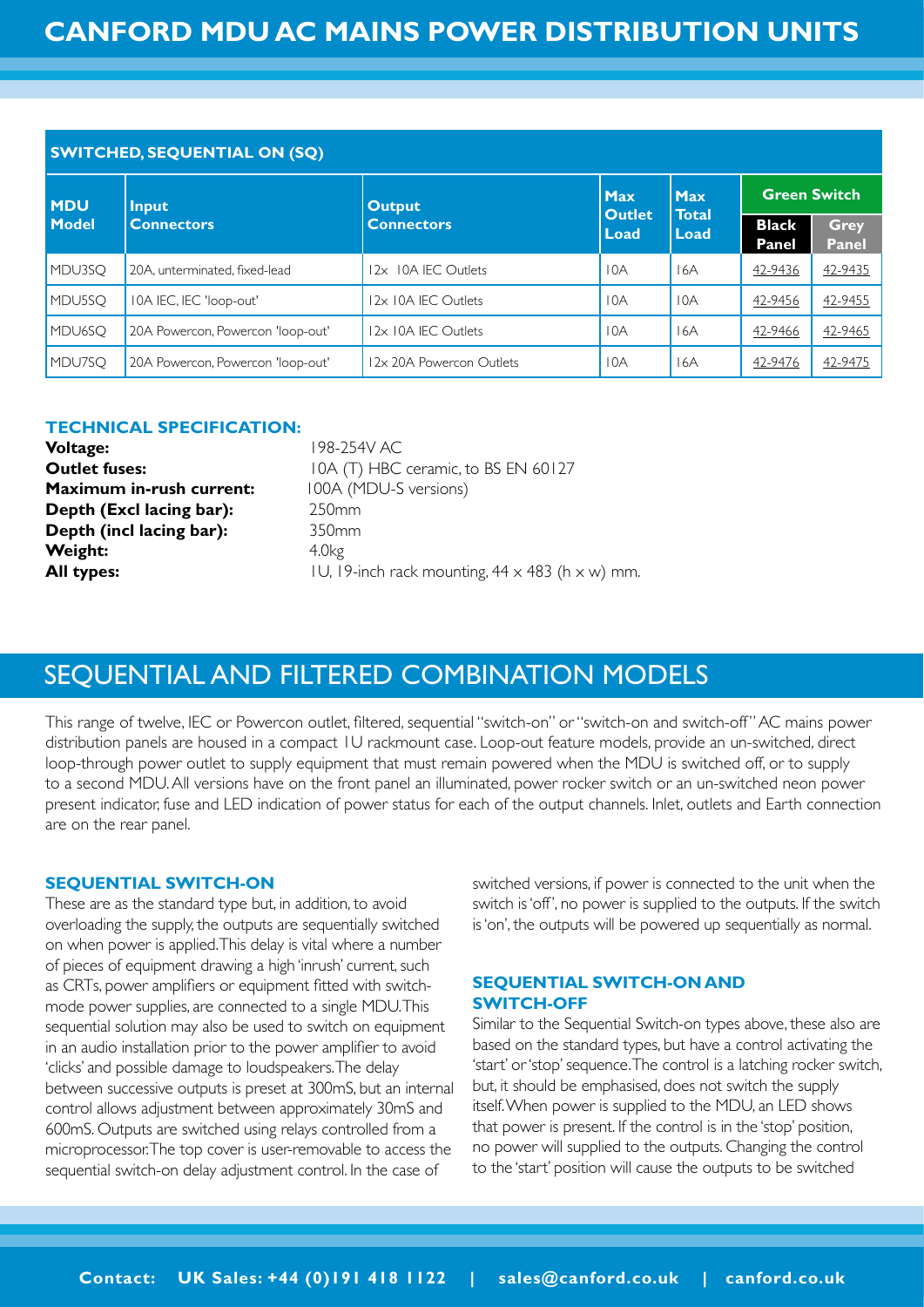on sequentially. Once the sequence is complete, changing the control to 'stop' will cause the outputs to be switched off sequentially in the reverse order. If the control is changed to 'stop' during the 'start' sequence, the sequence is stopped and the outputs which are on will be turned off, sequentially, in reverse order. If the control is changed to 'start' during the 'stop' sequence, the outputs which have been turned off will be turned on again sequentially, in the usual 'start' order. If power is applied to the MDU when the switch is in the 'start' position, say after a power cut, the outputs will be turned on, sequentially, in the usual order. If power is taken away from the MDU when outputs are turned on, either during a sequence or not, all outputs will turn off together. The delay between each successive output when switching on is preset at 300mS, but an internal control may be accessed by removing the top cover which allows an adjustment between approximately 30mS and 600mS. The delay between each successive output when switching off is the same as set for the switch-on delay.

#### **FILTERED**

These are as the standard type with a high-performance filter, fitted internally, that helps to protect sensitive electronic components connected to the MDU against mains-borne interference and to reduce the audible effects of spikes and dips in the mains supply.

# **NOTE: Current drawn from the 'loop-output' must be included in the total current calculation. Care must be taken not to exceed the maximum total load of the MDU. See tables below for individual units current rating.**

The fuses on the front panel have adjacent green and red LEDs. Green illuminated indicates that the circuit is powered correctly. Red illuminated (green off) indicates that the fuse has failed.

All outputs are numbered front and rear for easy identification and a designation- strip holder with snap-on cover is fitted on the front panel. The paper strips supplied may be inserted before or after installation; 7.5mm of printable height is available. Templates for printing designation strip labels, available as a DWG file for AutoCAD and compatible applications, can be downloaded from the appropriate product page on the Canford website.

Spare designation-strip inserts (not suitable for printers) [45-3082](http://www.canford.co.uk/Products/45-3082) and spare clear covers [45-3092](http://www.canford.co.uk/Products/45-3092) are available.

All types are available finished in Dawn Grey or Black front panels, with green illuminated switch or 'input power present' neon indicator on the front panel. A single-rod lacing-bar is fitted, which can be moved to an alternative fixing position if desired.

# **Mating connectors are NOT included and should be ordered separately as required.**

## **REQUIRED ACCESSORIES:**

#### **Input connectors:**

| $42 - 154$ | BULGIN PX0587 IEC MAINS CONNECTOR<br>C13 type, female, cable |
|------------|--------------------------------------------------------------|
| $42 - 051$ |                                                              |
|            | SCHURTER IEC MAINS CONNECTOR, C13                            |
|            | type, female, cable                                          |
| 42-3200    | IFC-LOCK IFC MAINS CONNECTOR CL3                             |
|            | type, female cable                                           |
| $42 - 021$ | <b>NEUTRIK NAC3FCA POWERCON Mains</b>                        |
|            | input cable connector, 20 Amp                                |
|            | Loop-out/Output connectors:                                  |
| $42 - 153$ | BUI GIN PX0686 IFC MAINS CONNECTOR                           |
|            | E type, male, cable                                          |
| 42-054     | SCHURTER IEC MAINS CONNECTOR, E                              |
|            | type, male, cable                                            |

[42-022](http://www.canford.co.uk/Products/42-022) NEUTRIK NAC3FCB POWERCON Mains output cable connector, 20 Amp

# **OPTIONAL ACCESSORIES:**

Moulded mains leads: A large range are offered, see AC Mains Power Leads.Locking, moulded, mains leads: Patented, locking IEC leads, see AC Mains Power Leads - IEC-Lock. Additional lacing bar kit.

#### **Switch Guard Plates**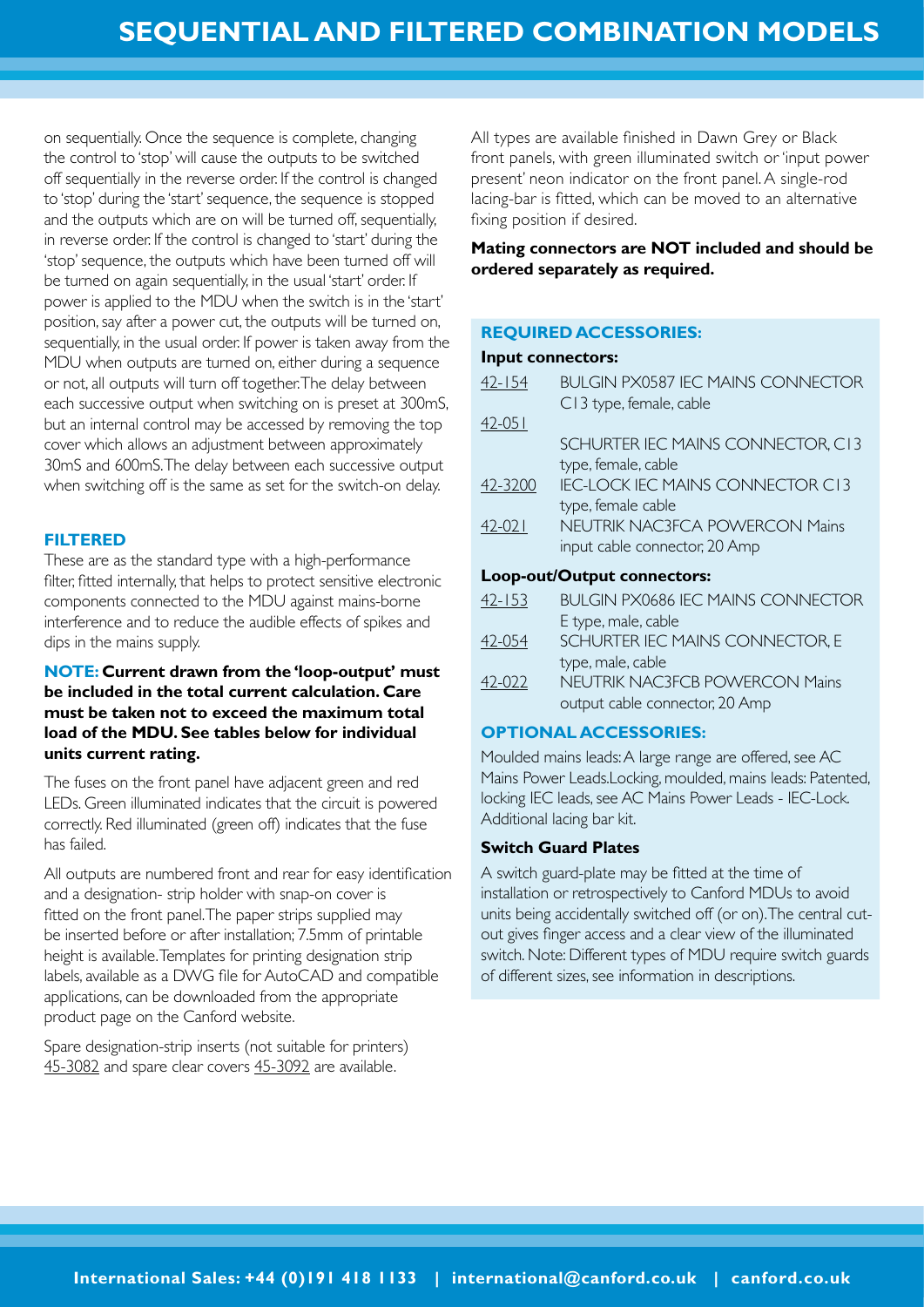| <b>SEQUENTIAL SWITCH-ON, FILTERED (QF)</b> |                                   |                          |                       |                                    |                       |                             |  |
|--------------------------------------------|-----------------------------------|--------------------------|-----------------------|------------------------------------|-----------------------|-----------------------------|--|
| <b>MDU</b>                                 | Input                             | <b>Output</b>            | <b>Max</b>            | <b>Max</b><br><b>Total</b><br>Load | <b>Green Neon</b>     |                             |  |
| <b>Model</b>                               | <b>Connectors</b>                 | <b>Connectors</b>        | <b>Outlet</b><br>Load |                                    | <b>Black</b><br>Panel | <b>Grey</b><br><b>Panel</b> |  |
| MDU3OF                                     | 20A. unterminated. fixed-lead     | 12x 10A IEC Outlets      | 10A                   | 20A                                | 42-9632               | 42-9331                     |  |
| MDU5OF                                     | 10A IEC, IEC 'loop-out'           | 12x 10A IEC Outlets      | 10A                   | 10A                                | 42-9652               | $42 - 9651$                 |  |
| MDU <sub>6QF</sub>                         | 20A Powercon, Powercon 'loop-out' | 12x 10A IEC Outlets      | 10A                   | 20A                                | 42-9662               | 42-9661                     |  |
| MDU7OF                                     | 20A Powercon, Powercon 'loop-out' | 12x 20A Powercon Outlets | 10A                   | 20A                                | 42-9672               | $42 - 9671$                 |  |

## **SEQUENTIAL SWITCH-ON AND SWITCH-OFF, FILTERED (QQF)**

| <b>MDU</b>   | <b>Input</b>                      | <b>Output</b>            | <b>Max</b>                                    | <b>Max</b> | <b>Green Neon</b>     |                      |
|--------------|-----------------------------------|--------------------------|-----------------------------------------------|------------|-----------------------|----------------------|
| <b>Model</b> | <b>Connectors</b>                 | <b>Connectors</b>        | <b>Outlet</b><br><b>Total</b><br>Load<br>Load |            | <b>Black</b><br>Panel | Grey<br><b>Panel</b> |
| MDU3QQF      | 20A, unterminated, fixed-lead     | 12x 10A IEC Outlets      | 10A                                           | 20A        | 42-9836               | 42-9835              |
| MDU5OOF      | 10A IEC, IEC 'loop-out'           | 12x 10A IEC Outlets      | 10A                                           | 10A        | 42-9856               | 42-9855              |
| MDU6OOF      | 20A Powercon, Powercon 'loop-out' | 12x 10A IEC Outlets      | 10A                                           | 20A        | 42-9866               | 42-9865              |
| MDU7OOF      | 20A Powercon, Powercon 'loop-out' | 12x 20A Powercon Outlets | 10A                                           | 20A        | 42-9876               | 42-9875              |

# **SWITCHED, SEQUENTIAL SWITCH-ON, FILTERED (SQF)**

| <b>MDU</b>           | <b>Input</b>                      | <b>Output</b>            | <b>Max</b>     | <b>Max</b><br><b>Total</b> | <b>Green Switch</b>   |                             |
|----------------------|-----------------------------------|--------------------------|----------------|----------------------------|-----------------------|-----------------------------|
| Model                | <b>Connectors</b>                 | <b>Connectors</b>        | Outlet<br>Load | Load                       | <b>Black</b><br>Panel | <b>Grey</b><br><b>Panel</b> |
| MDU3SOF              | 20A, unterminated, fixed-lead     | 12x 10A IEC Outlets      | 10A            | 16A                        | 42-9636               | 42-9635                     |
| MDU5SOF              | 10A IEC, IEC 'loop-out'           | 12x 10A IEC Outlets      | 10A            | 10A                        | 42-9656               | 42-9655                     |
| MDU <sub>6</sub> SOF | 20A Powercon, Powercon 'loop-out' | 12x 10A IEC Outlets      | 10A            | 16A                        | 42-9666               | 42-9665                     |
| MDU7SOF              | 20A Powercon, Powercon 'loop-out' | 12x 20A Powercon Outlets | 10A            | 16A                        | 42-9676               | 42-9675                     |

#### **TECHNICAL SPECIFICATION:**

| 198-254V AC                                                   |
|---------------------------------------------------------------|
| IOA (T) HBC ceramic, to BS EN 60127                           |
| 100A (MDU-S versions)                                         |
| 250 <sub>mm</sub>                                             |
| 350mm                                                         |
| 4.0 <sub>kg</sub>                                             |
| IU, 19-inch rack mounting, $44 \times 483$ (h $\times$ w) mm. |
|                                                               |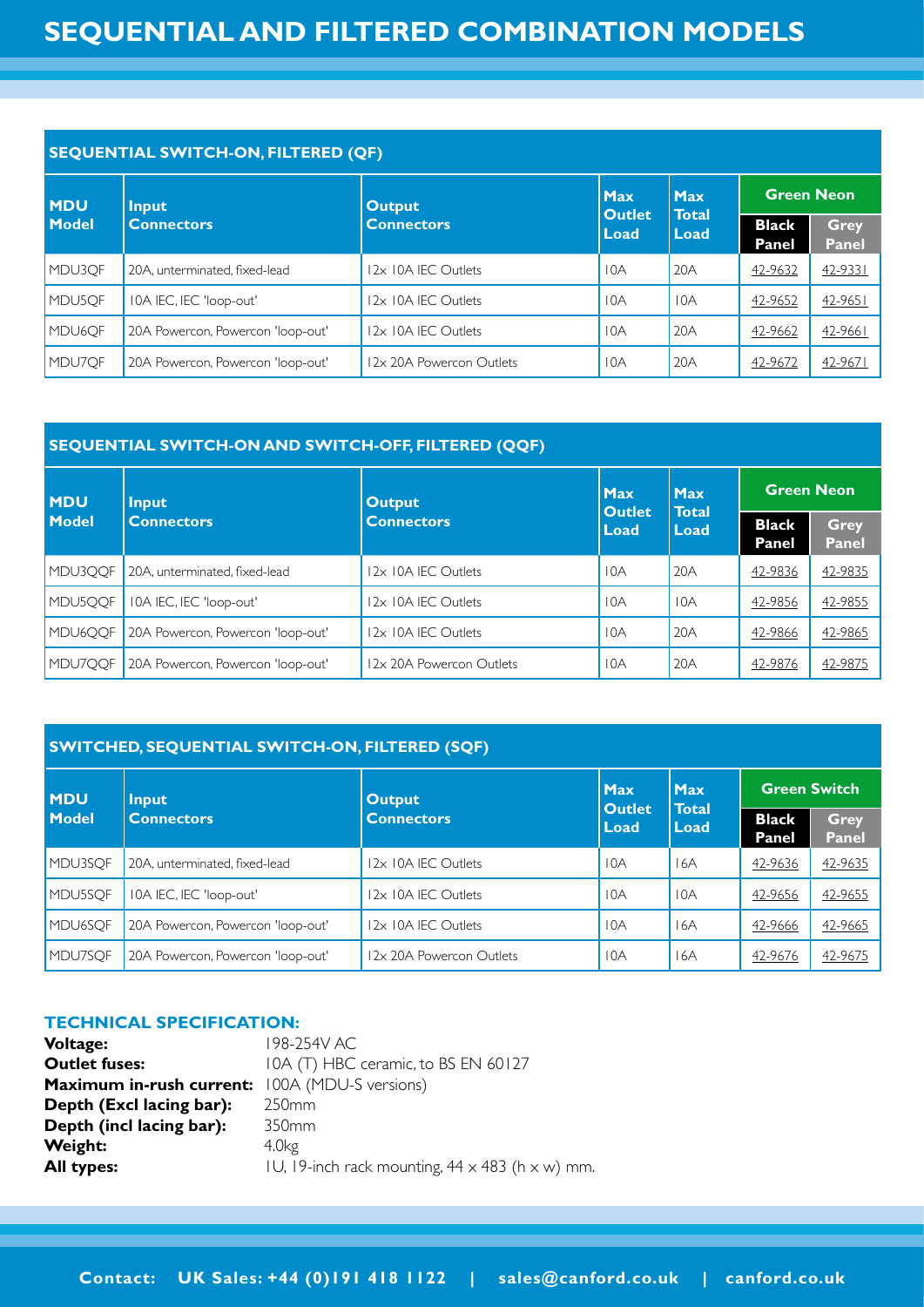# FILTERED MODELS

This range of twelve, IEC or Powercon outlet, filtered AC mains power distribution panels are housed in a compact 1U rackmount case. Loop-out feature models, provide an un-switched, direct loop-through power outlet to supply equipment that must remain powered when the MDU is switched off, or to supply to a second MDU. All versions have on the front panel an illuminated, power rocker switch or an un-switched neon power present indicator, fuse and LED indication of power status for each of the output channels. Inlet, outlets and Earth connection are on the rear panel.

These filtered units are as the standard type with a high-performance filter, fitted internally, that helps to protect sensitive electronic components connected to the MDU against mains-borne interference and to reduce the audible effects of spikes and dips in the mains supply.

**NOTE: Current drawn from the 'loop-output' must be included in the total current calculation. Care must be taken not to exceed the maximum total load of the MDU. See tables below for individual units current rating. The fuses on the front panel have adjacent green and red LEDs or a bi-colour LED.** 

Green illuminated indicates that the circuit is powered correctly. Red illuminated (green off) indicates that the fuse has failed.

All outputs are numbered front and rear for easy identification and a designation- strip holder with snap-on cover is fitted on the front panel. The paper strips supplied may be inserted before or after installation; 7.5mm of printable height is available. Templates for printing designation strip labels, available as a DWG file for AutoCAD and compatible applications, can be downloaded from the appropriate product page on the Canford website.

Spare designation-strip inserts (not suitable for printers) [45-3082](http://www.canford.co.uk/Products/45-3082) and spare clear covers [45-3092](http://www.canford.co.uk/Products/45-3092) are available.

All types are available finished in Dawn Grey or Black front panels, with green illuminated switch or 'input power present' neon indicator on the front panel. A single-rod lacing-bar is fitted, which can be moved to an alternative fixing position if desired.

# **Mating connectors are NOT included and should be ordered separately as required.**



# **REQUIRED ACCESSORIES:**

#### **Input connectors:**

| $42 - 154$                  | <b>BULGIN PX0587 IEC MAINS CONNECTOR</b>    |  |  |  |  |
|-----------------------------|---------------------------------------------|--|--|--|--|
|                             | C13 type, female, cable                     |  |  |  |  |
| $42 - 051$                  | SCHURTER IEC MAINS CONNECTOR, C13           |  |  |  |  |
|                             | type, female, cable                         |  |  |  |  |
| 42-3200                     | <b>IEC-LOCK IEC MAINS CONNECTOR C13</b>     |  |  |  |  |
|                             | type, female cable                          |  |  |  |  |
| $42 - 021$                  | <b>NEUTRIK NAC3FCA POWERCON Mains</b>       |  |  |  |  |
|                             | input cable connector, 20 Amp               |  |  |  |  |
| Loop-out/Output connectors: |                                             |  |  |  |  |
| $\sqrt{2}$ $\sqrt{2}$       | DU IL CIN LOVAZOZ IEC NANINIE CON INIECTO D |  |  |  |  |

| $42 - 153$ | <b>BULGIN PX0686 IEC MAINS CONNECTOR</b> |
|------------|------------------------------------------|
|            | E type, male, cable                      |
| 42-054     | SCHURTER IEC MAINS CONNECTOR, E          |
|            | type, male, cable                        |
| 42-022     | <b>NEUTRIK NAC3FCB POWERCON Mains</b>    |
|            | output cable connector, 20 Amp           |

#### **OPTIONAL ACCESSORIES:**

Moulded mains leads: A large range are offered, see AC Mains Power Leads.Locking, moulded, mains leads: Patented, locking IEC leads, see AC Mains Power Leads - IEC-Lock. Additional lacing bar kit.

#### **Switch Guard Plates**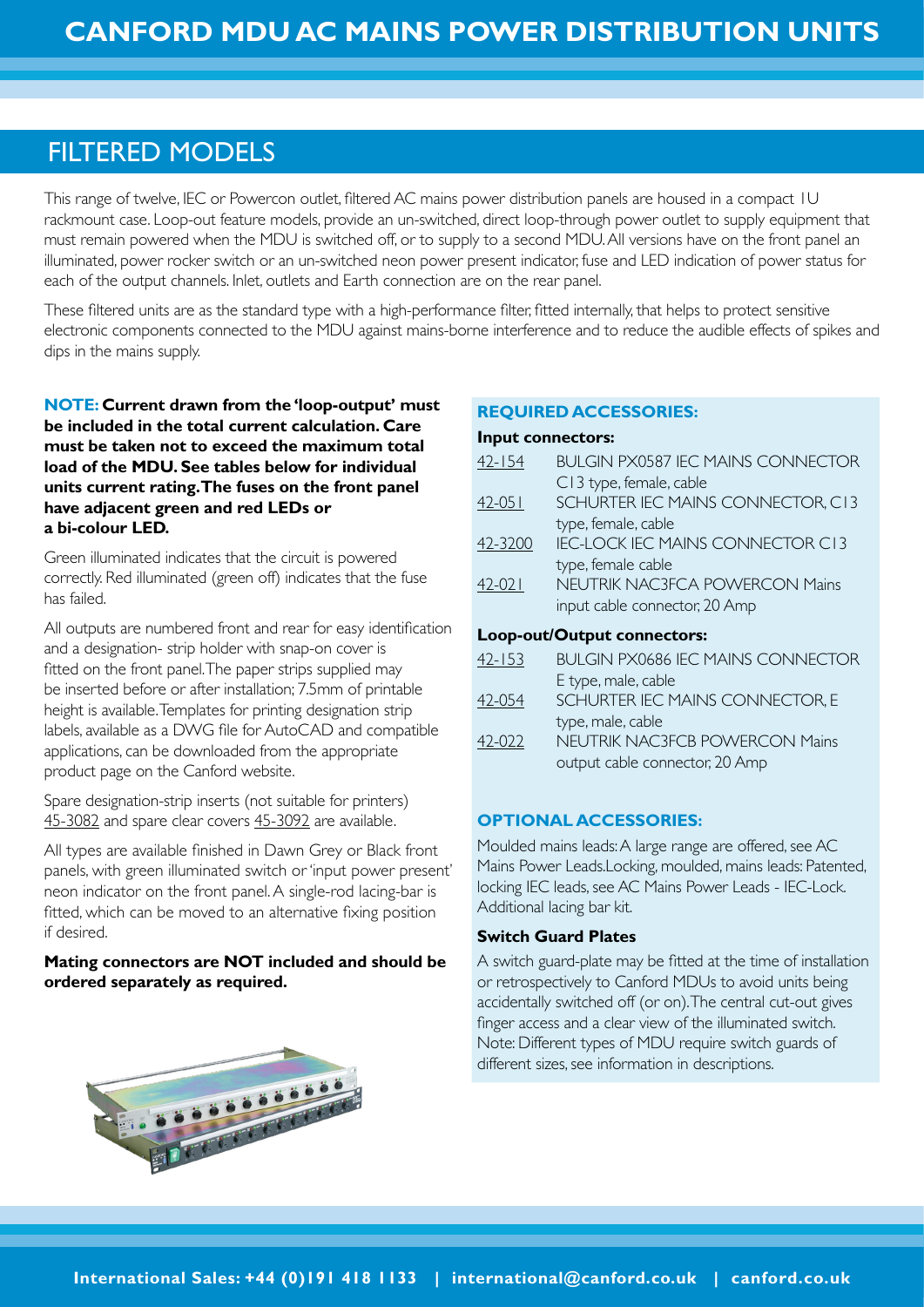# **FILTERED MODELS**

| <b>FILTERED (F)</b> |                                   |                          |                       |                                    |                       |                             |  |
|---------------------|-----------------------------------|--------------------------|-----------------------|------------------------------------|-----------------------|-----------------------------|--|
| <b>MDU</b>          | Input                             | <b>Output</b>            | <b>Max</b>            | <b>Max</b><br><b>Total</b><br>Load | <b>Green Neon</b>     |                             |  |
| <b>Model</b>        | <b>Connectors</b>                 | <b>Connectors</b>        | <b>Outlet</b><br>Load |                                    | <b>Black</b><br>Panel | <b>Grey</b><br><b>Panel</b> |  |
| MDU3F               | 20A, unterminated, fixed-lead     | 12x 10A IEC Outlets      | 10A                   | 20A                                | 42-9532               | $42 - 9531$                 |  |
| MDU <sub>5F</sub>   | 10A IEC, IEC 'loop-out'           | 12x 10A IEC Outlets      | 10A                   | 10A                                | 42-9552               | $42 - 9551$                 |  |
| MDU <sub>6F</sub>   | 20A Powercon, Powercon 'loop-out' | 12x 10A IEC Outlets      | 10A                   | 20A                                | 42-9562               | 42-9561                     |  |
| MDU7F               | 20A Powercon, Powercon 'loop-out' | 12x 20A Powercon Outlets | 10A                   | 20A                                | 42-9572               | $42 - 9571$                 |  |

| <b>SWITCH, FILTERED (SF)</b> |                                   |                          |                       |                                    |                       |                      |
|------------------------------|-----------------------------------|--------------------------|-----------------------|------------------------------------|-----------------------|----------------------|
| <b>MDU</b>                   | <b>Input</b>                      | <b>Output</b>            | <b>Max</b>            | <b>Max</b><br><b>Total</b><br>Load | <b>Green Switch</b>   |                      |
| <b>Model</b>                 | <b>Connectors</b>                 | <b>Connectors</b>        | <b>Outlet</b><br>Load |                                    | <b>Black</b><br>Panel | <b>Grey</b><br>Panel |
| MDU3SF                       | 20A, unterminated, fixed-lead     | 12x 10A IEC Outlets      | 10A                   | 16A                                | 42-9536               | 42-9535              |
| MDU5SF                       | 10A IEC, IEC 'loop-out'           | 12x 10A IEC Outlets      | 10A                   | 10A                                | 42-9556               | 42-9555              |
| MDU <sub>6</sub> SF          | 20A Powercon, Powercon 'loop-out' | 12x 10A IEC Outlets      | 10A                   | 16A                                | 42-9566               | 42-9565              |
| MDU7SF                       | 20A Powercon, Powercon 'loop-out' | 12x 20A Powercon Outlets | 10A                   | 16A                                | 42-9576               | 42-9575              |

# **TECHNICAL SPECIFICATION:**

| <b>Voltage:</b>                 |  |
|---------------------------------|--|
| <b>Outlet fuses:</b>            |  |
| <b>Maximum in-rush current:</b> |  |
| Depth (Excl lacing bar):        |  |
| Depth (incl lacing bar):        |  |
| Weight:                         |  |
| <b>All types:</b>               |  |

**Voltage:** 198-254V AC 10A (T) HBC ceramic, to BS EN 60127 100A (MDU-S versions) **Depth (Excl lacing bar):** 250mm **Depth (incl lacing bar):** 350mm **Weight:** 4.0kg **All types:** 1U, 19-inch rack mounting,  $44 \times 483$  (h  $\times$  w) mm.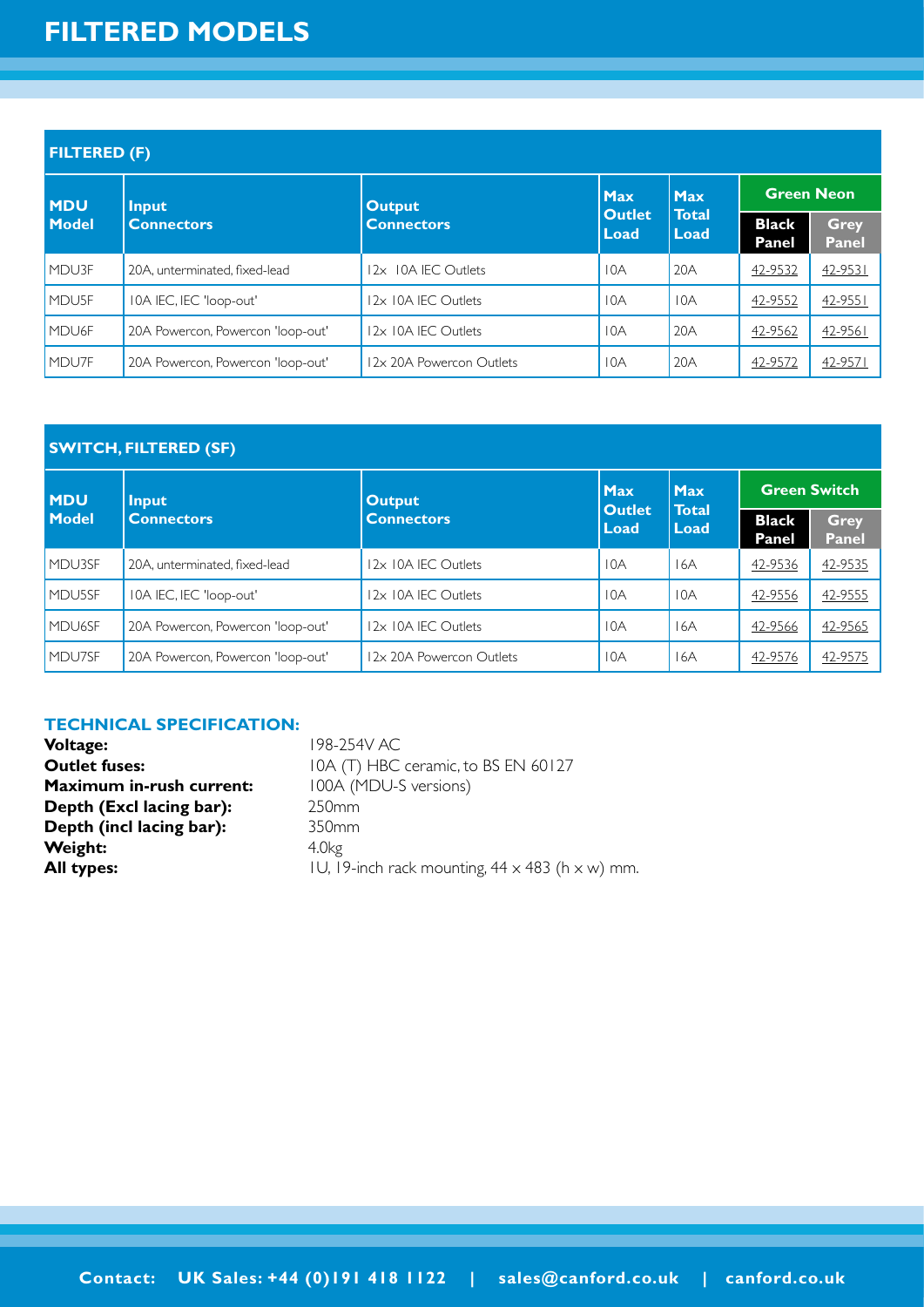# CURRENT METERING MODELS

This range of twelve-way, IEC outlet, AC mains power distribution panels are housed in a compact 1U rackmount case. Loop-out feature models, provide an un-switched, direct loop-through power outlet to supply equipment that must remain powered when the MDU is switched off, or to supply to a second MDU. All versions have on the front panel an illuminated current meter, fuses and LED indication of power status for each of the output channels. Switch option models have an illuminated power rocker switch. Inlet, outlets and Earth connection are on the rear panel.

# **NOTE: Current drawn from the 'loop-output' must be included in the total current calculation. Care must be taken not to exceed the maximum total load of the MDU. Seetables below for individual units current rating.**

The fuses on the front panel have bi-colour LEDs. Green illuminated indicates that the circuit is powered correctly. Red illuminated (green off) indicates that the fuse has failed.

All outputs are numbered front and rear for easy identification and a designation- strip holder with snap-on cover is fitted on the front panel. The paper strips supplied may be inserted before or after installation; 7.5mm of printable height is available. Templates for printing designation strip labels, available as a DWG file for AutoCAD and compatible applications, can be downloaded from the appropriate product page on the Canford website.

Spare designation-strip inserts (not suitable for printers) [45-3082](http://www.canford.co.uk/Products/45-3082) and spare clear covers [45-3092](http://www.canford.co.uk/Products/45-3092) are available.

All types are available finished in Dawn Grey or Black front panels, with green illuminated switch on the front panel on the switched models.

## **Mating connectors are NOT included and should be ordered separately as required.**



# **REQUIRED ACCESSORIES:**

#### **Input connectors:**

| $42 - 154$ | <b>BULGIN PX0587 IEC MAINS CONNECTOR</b> |
|------------|------------------------------------------|
|            | C13 type, female, cable                  |
| $42 - 051$ | SCHURTER IEC MAINS CONNECTOR, C13        |
|            | type, female, cable                      |
| 42-3200    | <b>IEC-LOCK IEC MAINS CONNECTOR C13</b>  |
|            | type, female cable                       |
| $42 - 021$ | <b>NEUTRIK NAC3FCA POWERCON Mains</b>    |
|            | input cable connector, 20 Amp            |
|            | Loop-out/Output connectors:              |
| $42 - 153$ | <b>BULGIN PX0686 IEC MAINS CONNECTOR</b> |
|            | E type, male, cable                      |
| 42-054     | SCHURTER IEC MAINS CONNECTOR, E          |
|            | type, male, cable                        |
| 42-022     | <b>NEUTRIK NAC3FCB POWERCON Mains</b>    |
|            | output cable connector, 20 Amp           |

# **OPTIONAL ACCESSORIES:**

Moulded mains leads: A large range are offered, see AC Mains Power Leads.Locking, moulded, mains leads: Patented, locking IEC leads, see AC Mains Power Leads - IEC-Lock. Additional lacing bar kit.

## **Switch Guard Plates**